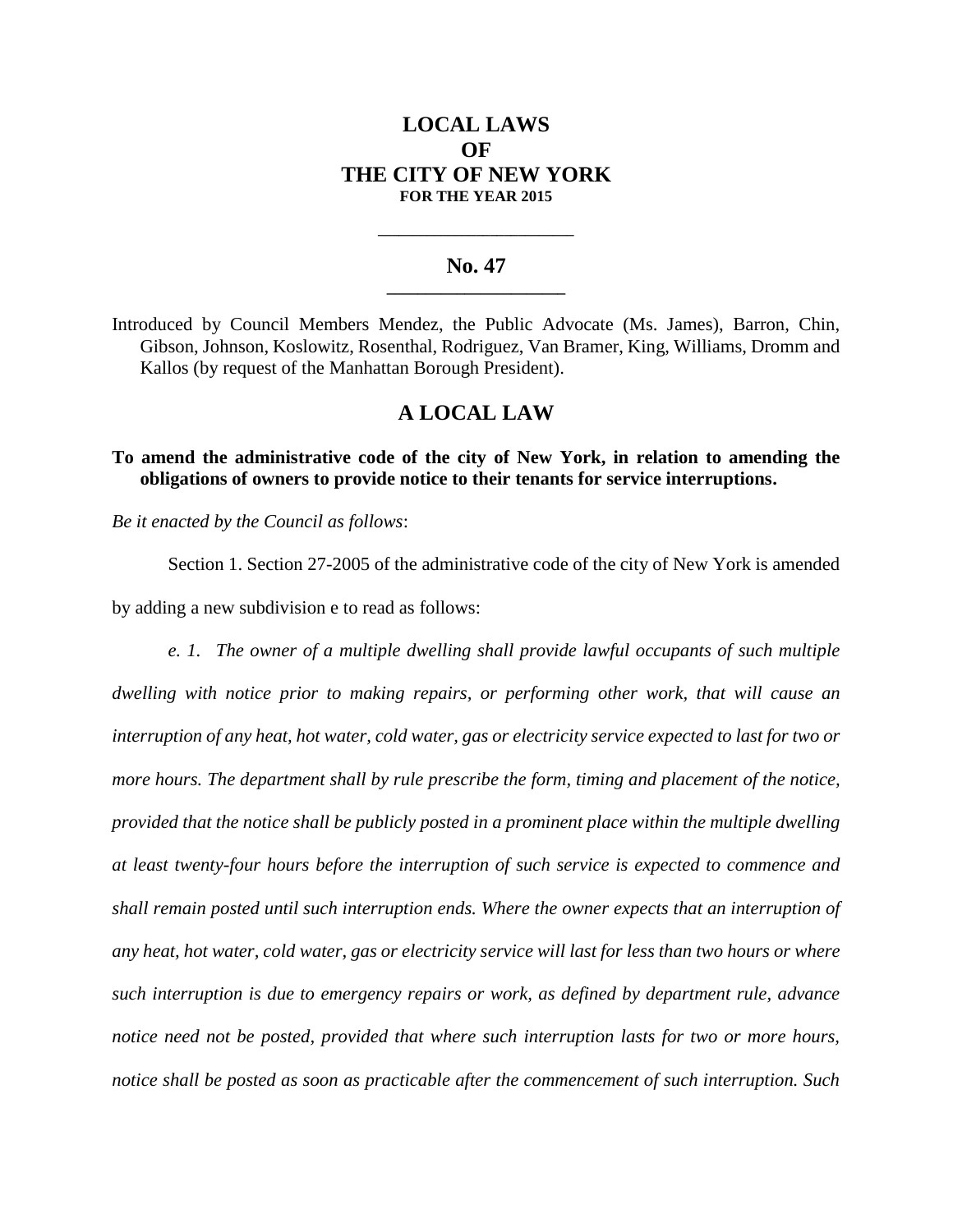*notice shall identify the service to be interrupted, the type of work to be performed, the expected start and end dates of the service interruption. The notice shall be updated as needed. Such notice shall be posted in English, Spanish and such other languages as the department may provide by rule.*

*2. Repairs made pursuant to section 27-2125 of this code shall be exempt from the* 

*provisions of this subdivision.*

§ 2. Section 28-304.10 of the administrative code of the city of New York, as added by

local law number 141 for the year 2013, is amended to read as follows:

**§ 28-304.10 Occupant notification** *for elevator work***.** In occupancy groups [R1] *R-1* and [R2] *R-2,* when an elevator is to be out of service [for alteration work], *a* notice *identifying the type of work to be performed and the expected start and end dates for such outage* shall be *provided in English, Spanish, and such other languages as the department may provide by rule, in accordance with sections 28-304.10.1 and 28-304.10.2.*

*§ 28-304.10.1 Occupant notification for alteration work. When an elevator is to be out of service for alteration work, notice shall be* given to the residential occupants no fewer than 10 business days before the start of the work, except in case of emergency repairs. This notification requirement does not apply to minor alterations and ordinary repairs.

*§ 28-304.10.2 Occupant notification for other elevator service outages. When all elevators servicing a building or any section of a building are expected to be out of service for two or more hours, notice shall be posted at least twenty-four hours before the start of the work. When all elevators servicing a building or any section of a building are expected to be out of service for less than two hours, or are out of service as the result of emergency work, notice is not required to be posted, except that where such outage lasts for two or more hours, notice shall be posted as soon as practicable after the commencement of such service outage.*

§ 3. This local law takes effect 120 days after it becomes law, except that the commissioner

of housing preservation and development and the commissioner of buildings shall take such

measures, including the promulgation of rules, as are necessary for its implementation prior to

such effective date.